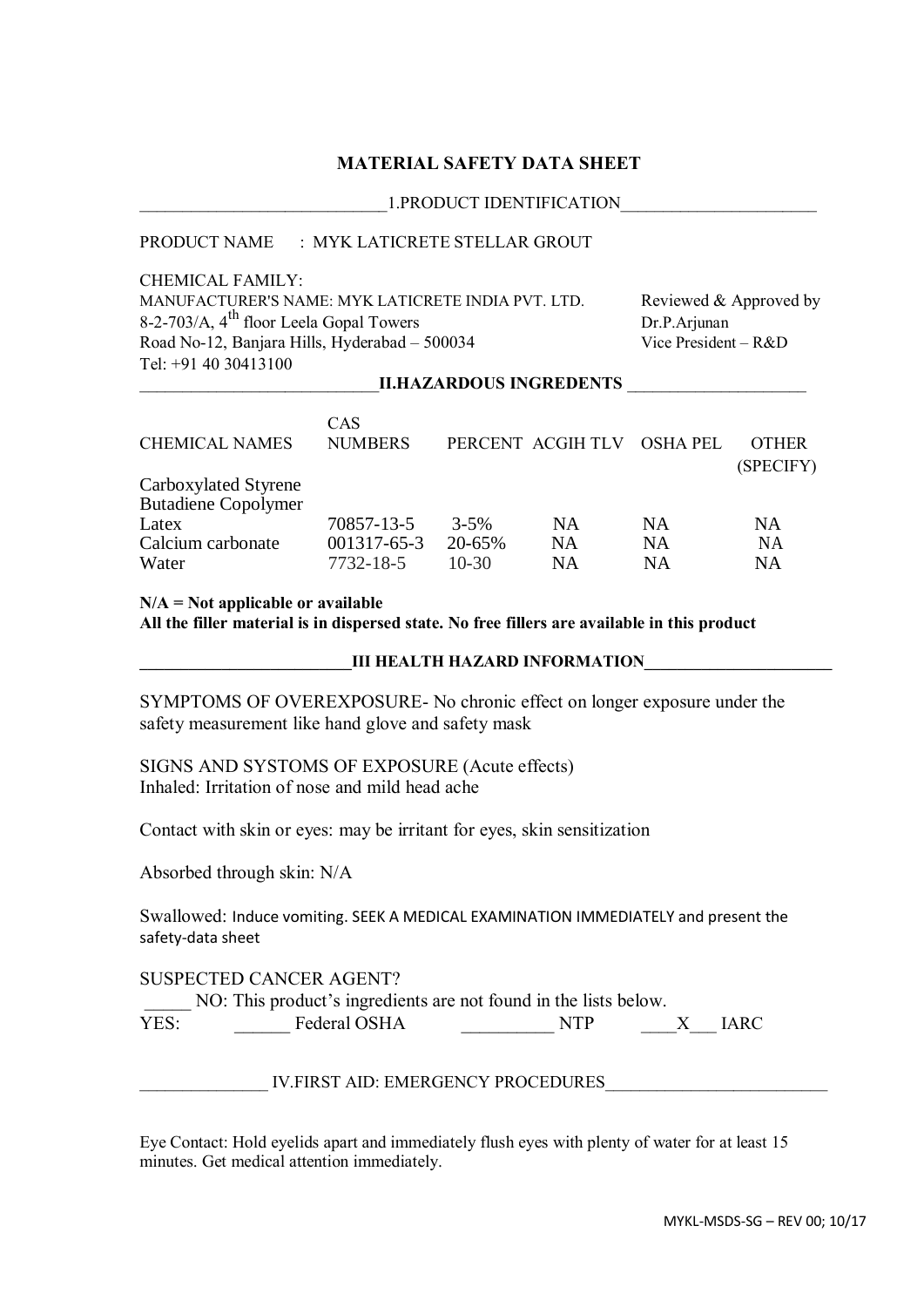Skin Contact: Promptly wash contaminated skin with soap or mild detergent and water. Inhaled: Move the exposed person to fresh air at once. Swallowed- if person is conscious, give large quantities of water. After swallowing water, try to get person to vomit. Get medical attention immediately.

V.FIRE AND EXPLOSION

| Flash Point Method): This product will not catch fire and not<br>containing any kind of explosive ingredient                                                                                                        |                                                 |                                     |  |
|---------------------------------------------------------------------------------------------------------------------------------------------------------------------------------------------------------------------|-------------------------------------------------|-------------------------------------|--|
| Auto ignition temperature, F: N/A<br>Flammable limits in air, volume %                                                                                                                                              |                                                 | Upper (UEL)                         |  |
| Fire extinguishing materials:                                                                                                                                                                                       |                                                 |                                     |  |
| $\frac{X}{X}$ water spray                                                                                                                                                                                           |                                                 | $\frac{X}{X}$ carbon dioxide other: |  |
|                                                                                                                                                                                                                     |                                                 |                                     |  |
| Special fire fighting procedures: N/A                                                                                                                                                                               |                                                 |                                     |  |
| Unusual fire and explosion hazards: N/A                                                                                                                                                                             |                                                 |                                     |  |
| VI.SPILL, LEAK, AND DISPOSAL PROCEDURES                                                                                                                                                                             |                                                 |                                     |  |
| Spill response procedures (include employee protection measures): Shovel in to pails or drums with<br>Covers. Wear appropriate equipment to prevent skin and eye contact                                            |                                                 |                                     |  |
| Preparing wastes for disposal (container types, neutralization, etc.): N/A                                                                                                                                          |                                                 |                                     |  |
| NOTE: Dispose of all wastes in accordance with federal, state and local regulations.                                                                                                                                |                                                 |                                     |  |
| VII. Handling and Storage                                                                                                                                                                                           |                                                 |                                     |  |
| Store in cool dry area.                                                                                                                                                                                             |                                                 |                                     |  |
|                                                                                                                                                                                                                     | VIII. Exposure Controls and Personal Protection |                                     |  |
| Ventilation and engineering controls: N/A                                                                                                                                                                           |                                                 |                                     |  |
| Respiratory protection (type): It is not recommended a respiratory protection on normal usage                                                                                                                       |                                                 |                                     |  |
| Eye protection (type): Chemical goggles or safety glasses                                                                                                                                                           |                                                 |                                     |  |
| Gloves (specify material): Use impervious gloves, vinyl or nitrile rubber                                                                                                                                           |                                                 |                                     |  |
| Other clothing and equipment: Use appropriate clothing to prevent skin contact. Barrier creams<br>will assist in protecting the skin from contamination.                                                            |                                                 |                                     |  |
| Work practices, hygienic practices: Familiarize the employers with the special handling procedures<br>in this section; also encourage prompt removal of contaminated clothing and washing of<br>contaminated Areas. |                                                 |                                     |  |
| Other handling and storage requirements: N/A                                                                                                                                                                        |                                                 |                                     |  |
| Protective measures during maintenance of contaminated equipment: See above.                                                                                                                                        |                                                 |                                     |  |
|                                                                                                                                                                                                                     | IX.PHYSICAL PROPERTIES                          |                                     |  |
| Vapour density (air = 1) : $N/A$                                                                                                                                                                                    |                                                 | Melting point or range, F: N/A      |  |

Specific gravity:1.54 Boiling point or range, F: N/A